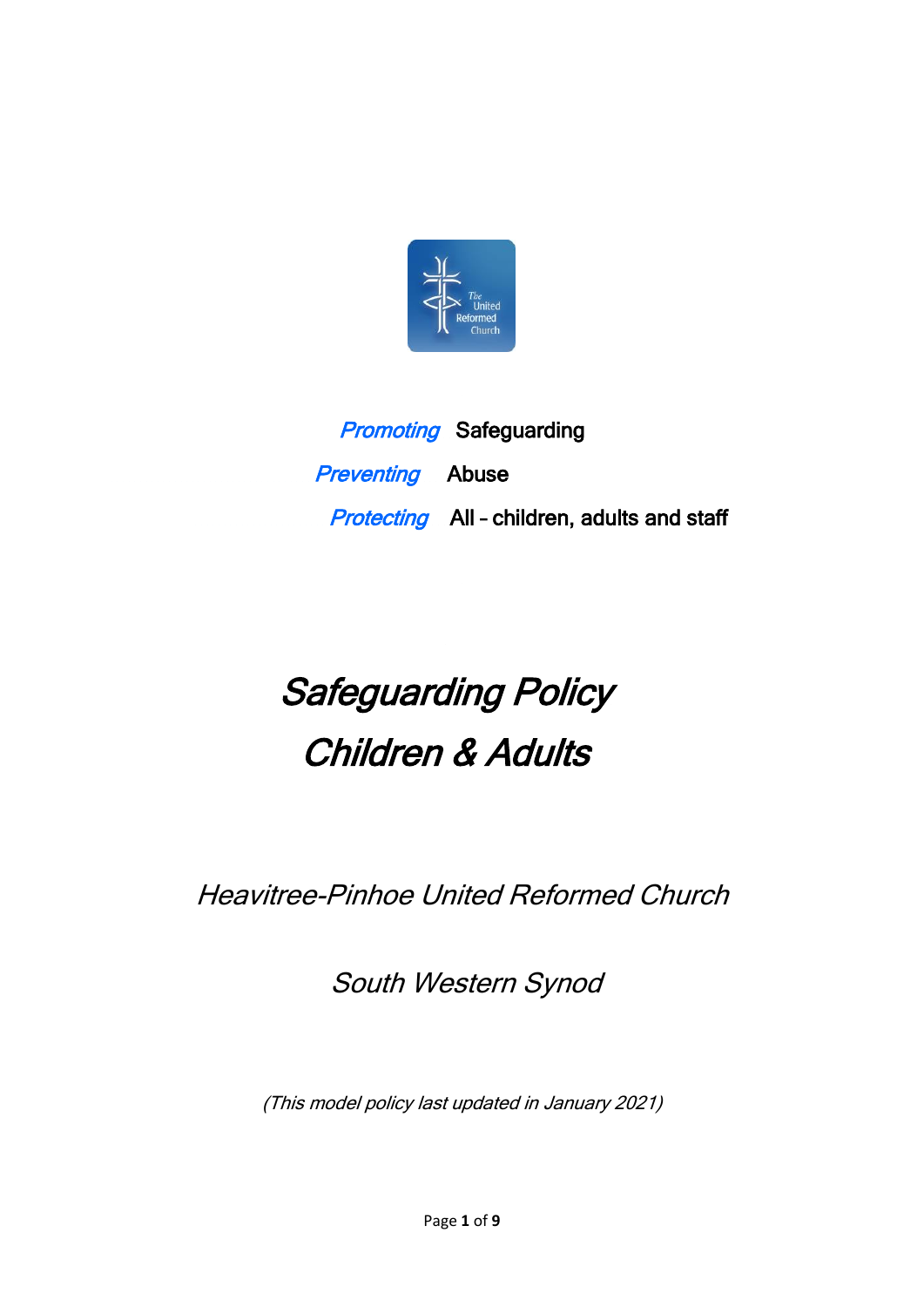### Introduction

Safeguarding is taken seriously by Heavitree & Pinhoe United Reformed Church, Exeter, Devon.

We acknowledge both adults and children's right to protection from abuse regardless of gender, ethnicity, disability, sexuality or beliefs. We consider that, in accordance with legislation, the welfare of children is paramount. We will follow legislation, statutory quidance and recognised good practice.

We will seek to establish a caring environment in which there is an informed vigilance about the dangers of abuse.

We will implement, maintain, and regularly review the procedures outlined in this policy, which are designed to prevent and to be alert to such abuse.

We will appoint a Safeguarding Coordinator and Deputy Safeguarding Coordinator, who will have specific responsibilities for safeguarding, although we recognise that safeguarding is a whole church responsibility.

We will organise activities in such a way as to promote a safe environment and minimise the risk of harm to children and adults.

We will follow a safer recruitment process for the selection and appointment of people to work with children or adults in need of protection, whether voluntary or paid, lay, or ordained.

We are committed to providing support and supervision, resources, and training, to those who work with children and adults.

We will use rigorous and careful supervision to protect people from the risks associated with known offenders within the congregation, including implementing contracts with known offenders and those who have been assessed as posing a risk.

We believe that domestic abuse in all forms is unacceptable and inconsistent with a Christian way of living and can affect both adults and children.

All concerns and allegations of abuse, including domestic abuse, will be responded to appropriately, including referring to the Police and Social Care if necessary, either Adult or Children's.

We will co-operate with the Police, Children's and Adult's Services in any investigation, will follow multi agency decisions and will maintain confidentiality of any investigations to those directly involved.

Our statement of safeguarding Principles is attached as Appendix 1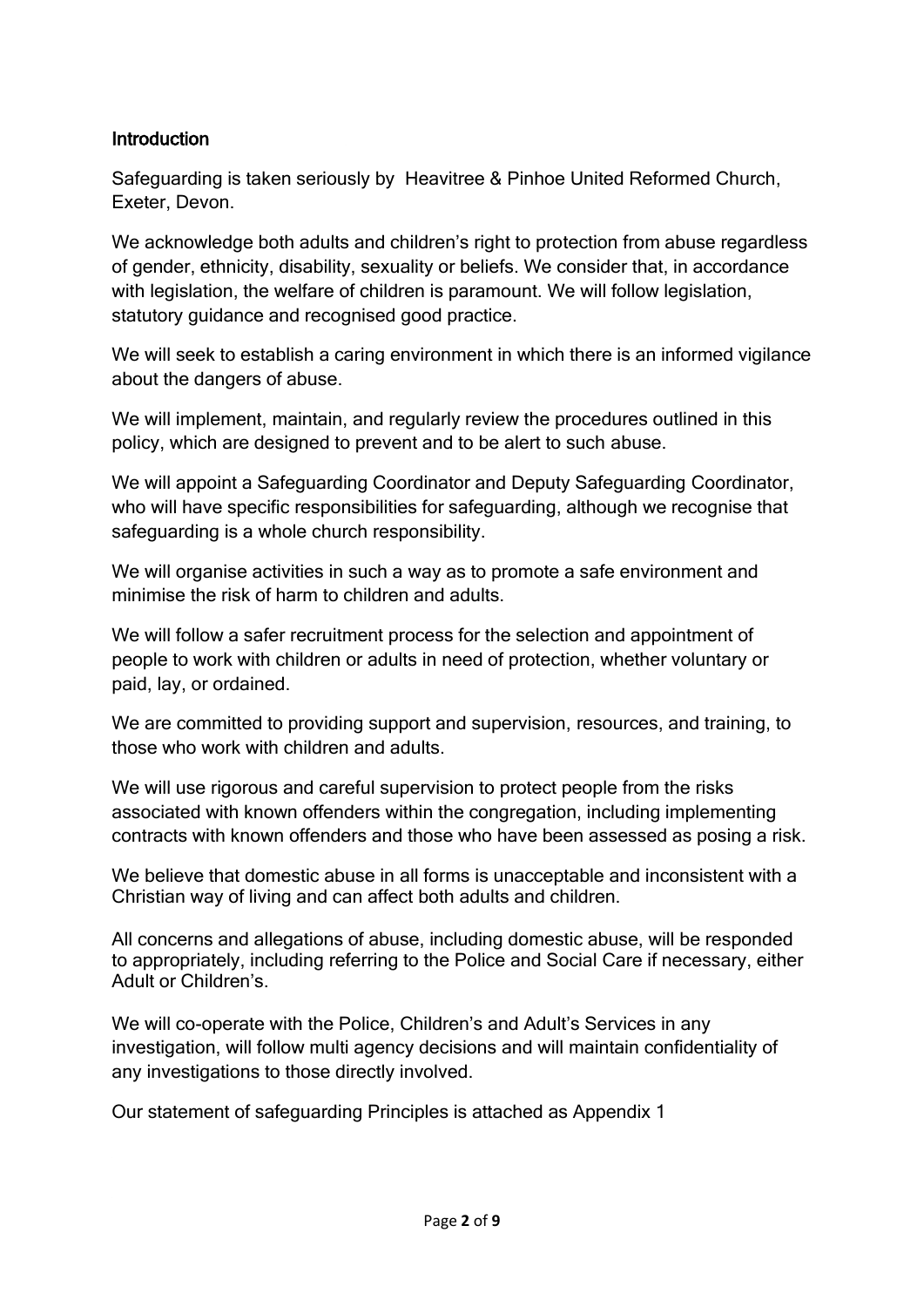The Safeguarding Co-ordinator is the person to whom all concerns or allegations should be addressed. They can be contacted as detailed below (please insert details)

Name Mrs Lucy Anne Langmead

Contact phone number 01392 466589

Email address Lucy@Langmead-property.co.uk

In the absence of the Safeguarding Co-ordinator, the Deputy Safeguarding Coordinator can be contacted as detailed below (please insert details)

| Name                 | Mrs Barbara Farmer (Pinhoe) |
|----------------------|-----------------------------|
| Contact phone number | 01392 466326                |
| Email                | barbara459@talktalk.net     |

#### Aim and purpose of this Policy

The aim of this policy is to provide procedures for promoting safeguarding, preventing abuse and protecting the vulnerable, children adults and staff. This includes clear procedures for taking appropriate action following the raising of safeguarding concerns involving children and adults within our Church, or those who attend our activities and events.

#### Who this policy applies to

This policy is approved and endorsed by the Elders and applies:

- to those who attend our Church/place of worship;
- to our trustees and staff (both paid and voluntary)
- to organisations which hire our building with agreement to operate under the church safeguarding policy

The policy and procedures should be interpreted in the light of the most recent United Reformed Church good practice guidance.

Children and parents/carers will be informed of this policy, and our procedures.

Children refers to those under the age of 18 years.

#### Duty of care and confidentiality

We have a duty of care to beneficiaries of the charity, either adults or children. We will maintain confidentiality except in circumstances where to do so would place the individual or another individual at risk.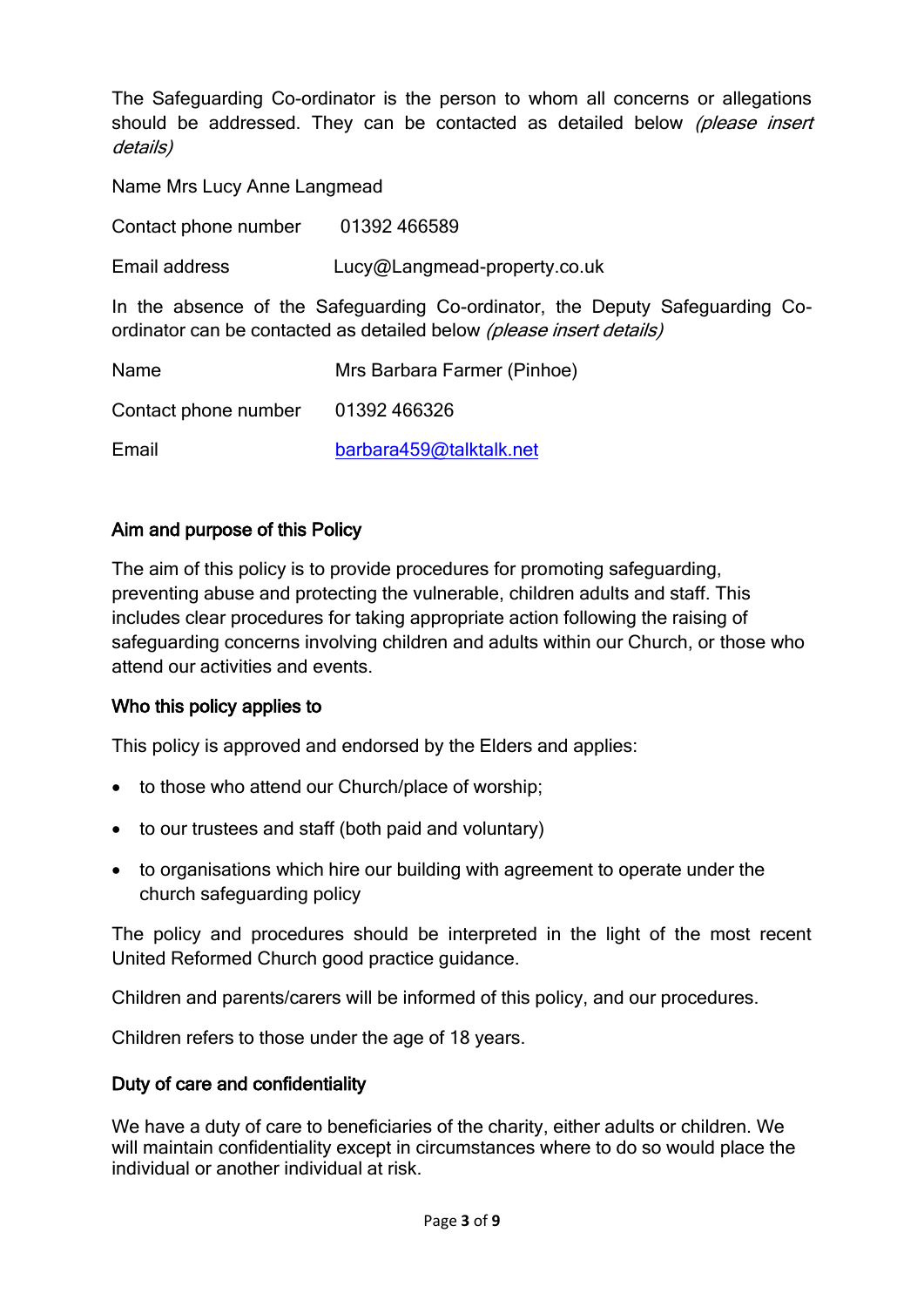# Preventing abuse

The church will appoint safeguarding and deputy safeguarding coordinator(s) for children and adults. A role description is attached as Appendix 2.

Activities will be organised in accordance with URC good practice guidelines so as to promote a safe environment and healthy relationships whilst minimising opportunities for harm and misunderstanding or false accusation. Risk assessments will be carried out, appropriate consent forms will be used for activities with Children, appropriate records will be kept (see URC Record Keeping policy for further details), and adequate insurance will be in place for each event.

We are committed to safer recruitment and selection of all paid staff and volunteers and will ensure that these procedures are followed, which include

- Asking applicants to complete an application form
- Providing workers with role/job descriptions and person specifications
- Obtaining Disclosure and barring checks wherever legally entitled to do so
- Taking up two references (not family)
- Interviewing candidates

Training in safeguarding will be provided and volunteers and paid staff will be given support and supervision in their role.

All trustees, paid staff and volunteers work within a code of conduct (code for workers attached as Appendix 3) and understand that there may be action taken if this code is not followed, possibly involving suspension or termination of working/volunteering with us.

If we become aware of someone within our congregation known to have harmed children or adults in the past, we will inform the Synod Safeguarding personnel and co-operate with them and the relevant statutory agencies to put in place a plan to minimise the risk of harm to children and adults.

Organisations wishing to hire our building for activities with children or adults must confirm in writing that they will follow the principles of this safeguarding policy as a condition of the letting agreement. If they have their own safeguarding policy they will be asked to provide a copy. If they do not have their own safeguarding policy, the church will encourage them to adopt one before agreeing to the hire (e.g. by referring them to www.safenetwork.org.uk for guidance on this). In some cases, the church may agree to a small organisation following the church safeguarding policy and procedures.

#### What are we protecting from?

The definitions of abuse differ between children and adults. A copy of the definitions relating to children is attached to this policy at Appendix 4. The definitions of abuse in relation to adults is attached as Appendix 5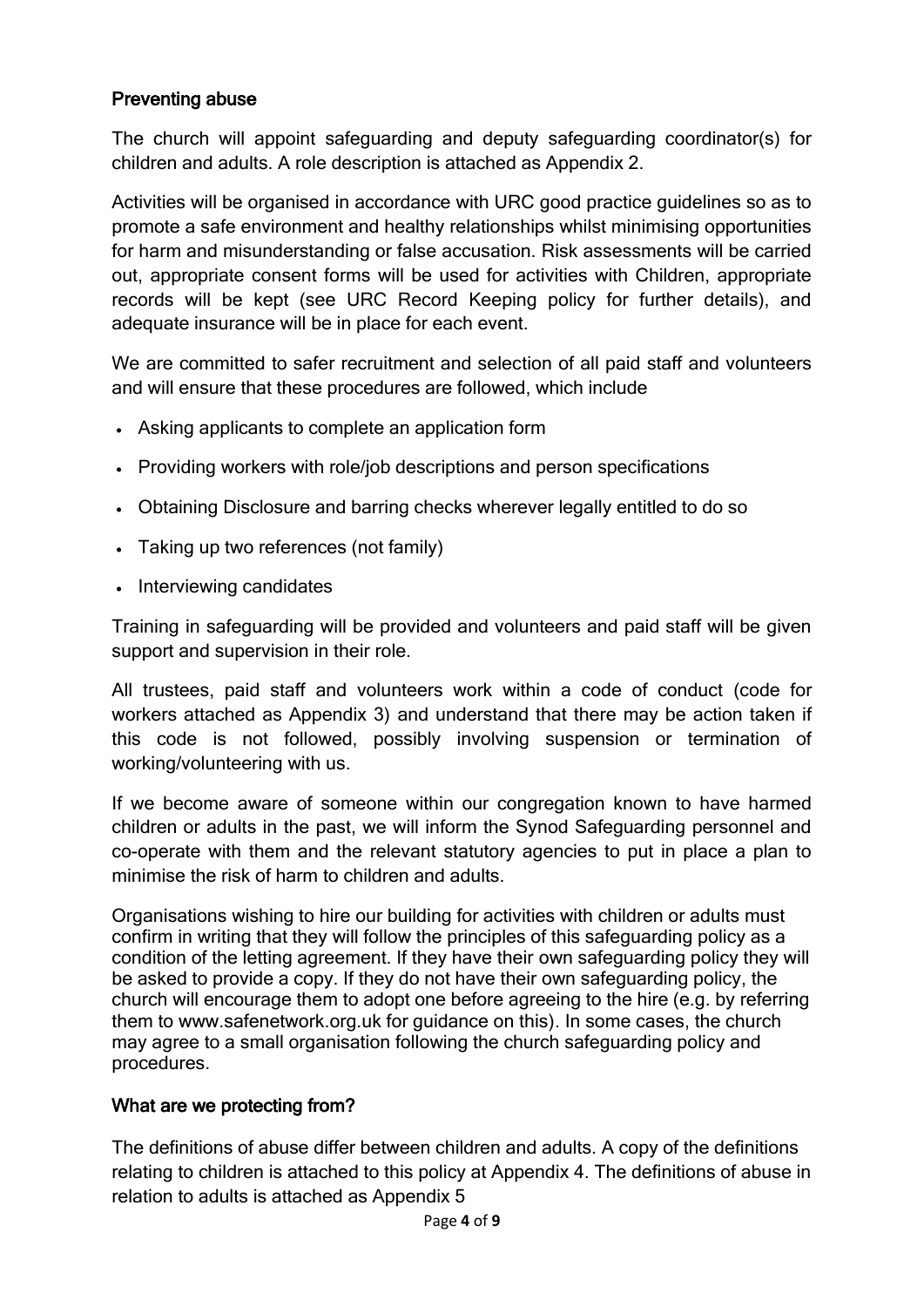### How to recognise abuse

It is important to be aware of possible signs and symptoms of abuse. A list of such possible signs and symptoms in relation to children is attached at Appendix 6 and in relation to Adults at Appendix 7. Some signs could be indicators of a number of different categories.

It is essential to note that these are only **indicators** of **possible** abuse. There may be other, innocent, reasons for any of these signs and/or behaviour. They will, however, be a guide to assist in assessing whether abuse of one form or another is a possible explanation for a child or adult's behaviour.

# What to do if there is a disclosure or allegation of abuse

If a child, young person, or adult makes a disclosure that they are being abused and / or an allegation of abuse against someone, it is important that the person being told:

- Stays calm and listen carefully.
- Reassures them that they have done the right thing in telling you.
- Does not investigate or ask leading questions.
- Explains that they will need to tell someone else if a child is at risk of harm.
- Does not promise to keep secret what they have been told.
- Informs the church Safeguarding Co-ordinator as soon as possible (if they are implicated in the allegation, inform the deputy or the Synod safeguarding personnel)
- Makes a written record of the allegation, disclosure or incident and sign and date this record (using the template in Appendix 8). This should be given to the church Safeguarding Coordinator. Any such records will be stored securely in a locked filing cabinet.

#### Procedure in the event of a concern of abuse

If there is an immediate threat of harm the Police should be contacted.

Where it is judged that there is no immediate threat of harm the following will occur:-

- The concern should be discussed with the Church Safeguarding Co-ordinator and a decision made as to whether the concern warrants a referral to statutory agencies (see below for the relevant statutory contacts)
- A confidential record will be made of the conversation and circumstances surrounding it using the template at Appendix 8. This record will be kept securely, and a copy passed to statutory agencies if a referral is made.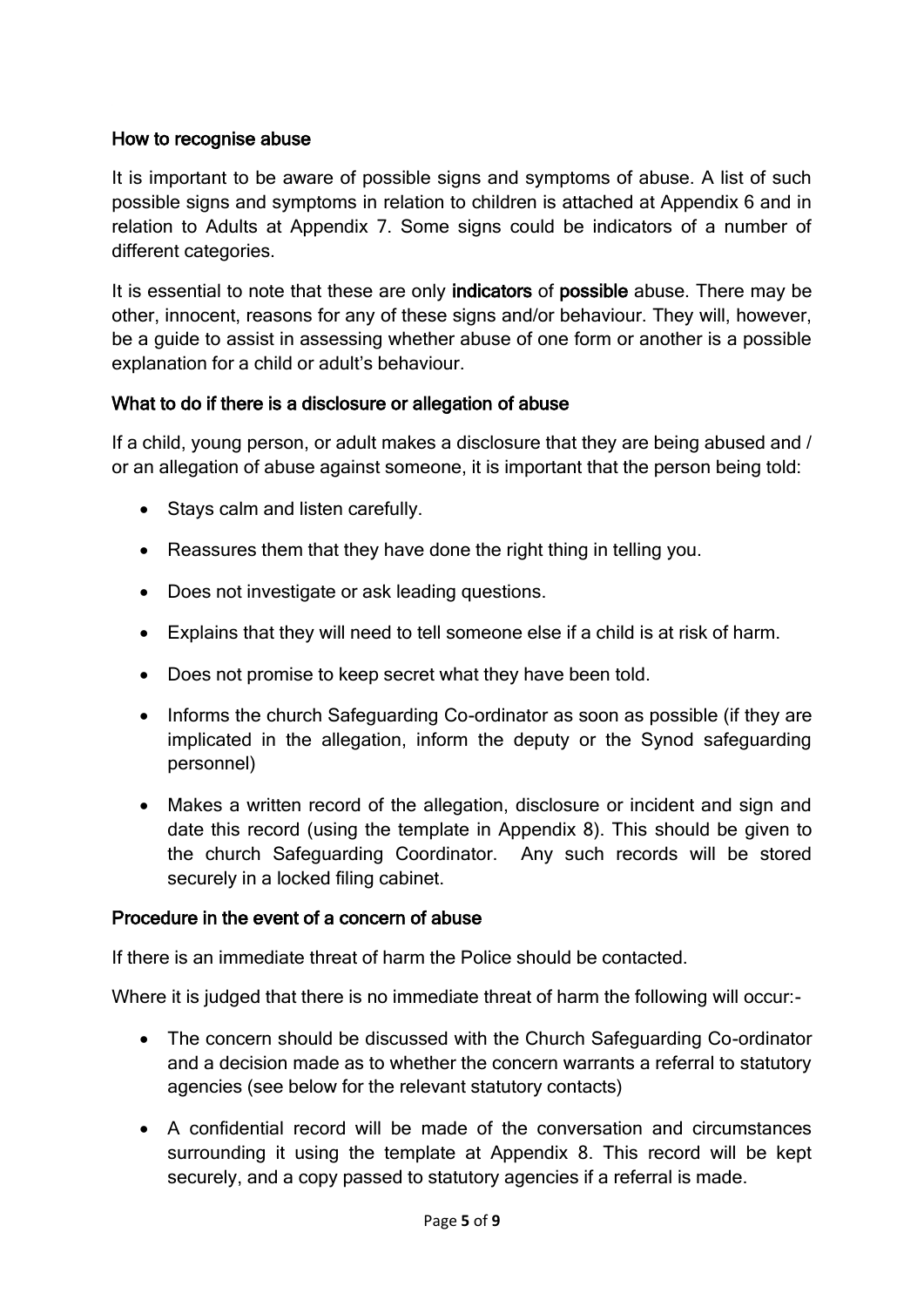• The person about whom the allegation is must not be informed by anyone in the Church if it is judged that to do so would place a child or vulnerable adult at increased risk.

## Statutory contact in the case of a Child

MASH (Multi Agency Safeguarding Hub) 0345 155 1071 or email concern to mashsecure@devon.gcsx.gov.uk)

Emergency Duty Team (out of hours) 0845 6000 388

#### Statutory contact in the case of a Vulnerable Adult

Care Direct – 0845 155 1007 or

Emergency Duty Team (out of hours) 0845 6000 388

#### If someone in the church is alleged or known to have harmed children or adults

We will inform one of the Synod Safeguarding personnel, so that they can offer advice and support, and we will contact the relevant statutory agency.

#### If the allegation is regarding a church staff member or church volunteer

The Local Authority Designated Officer (LADO) will be contacted. The timing and method of any action will be discussed and agreed with the LADO. This will cover communication with the worker, suspension, investigation, possible strategy meetings. A decision will be taken by the LADO about when to inform the worker and the church should follow this decision. *[Please insert local contact details for your* LADO]

In accordance with the law, a referral will be made to the Disclosure and Barring Service (DBS) if the church withdraws permission for an individual to engage in work with children OR would have done so had that individual not resigned, retired, been made redundant or been transferred to a position which is not work with children because the employer believes that the individual has engaged in relevant conduct or satisfied the harm test or has committed an offence that would lead to automatic inclusion on a barred list.

In such cases a report will also be made to the Charity Commission as they deem such a referral as a 'serious incident' and require notification

#### Sources of advice, guidance, and support

Synod Safeguarding Officer

Jan Murphy 07875 454 064

Churches Child Protection Advisory Service 24 hour helpline: Tel 0845 120 4550

(n.b. This should only be used for urgent advice if you are unable to contact your Synod Safeguarding Officer)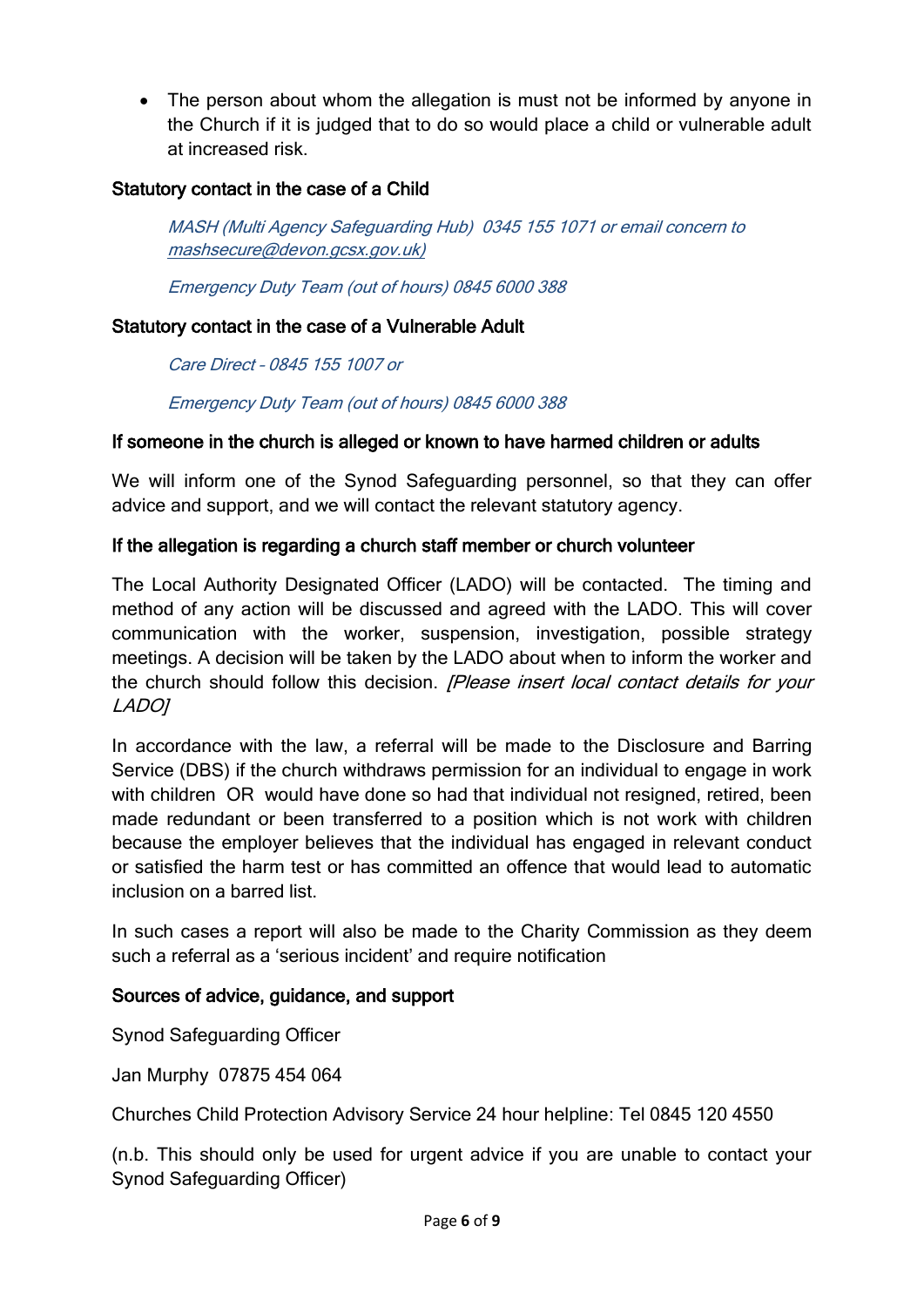# Concerns, Complaints and Compliments

Should anyone have any concerns, complaints or compliments please contact Aiyana Gardner-Houghton (Minister[\) minister@heavitree-pinhoe-urc.org](mailto:minister@heavitree-pinhoe-urc.org) 07825 127998

If would be helpful to have complaints in writing as this avoids any possible misunderstanding about what the issue is. However, whether verbal or in writing complaints will be acted upon.

Any written complaint will be responded to within 10 days.

#### Review

The Elders will review this policy annually, amending and updating it as required, and informing Church Meeting that this has been done.

Date of most recent review: 18.03.2021 Date of next review: March 2022 Signed: **Tony K. Langmead** Joint Church Secretary (on behalf of the church Elders)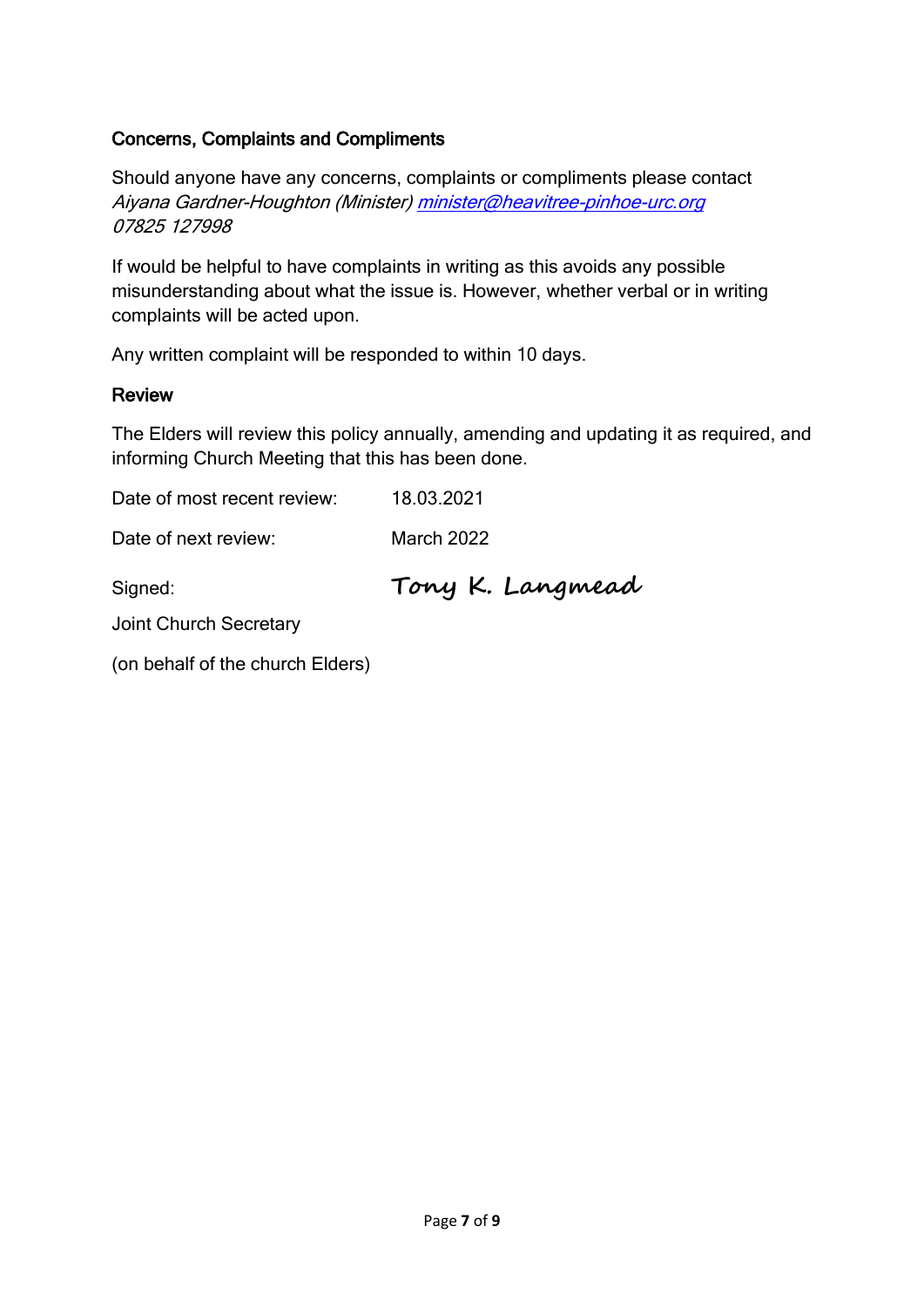# Appendix 1

# Heavitree & Pinhoe United Reformed Church

# Safeguarding Policy Statement

The following statement was agreed by the leadership of Heavitree & Pinhoe United Reformed Church

#### This church is committed to the safeguarding of children and adults in need of protection, and to ensuring their well-being.

- We believe that all children and adults in need of protection should know that they are valued within the church and safely enjoy and have access to every aspect of the life of our place of worship.
- We recognise the personal dignity and rights of children and adults in need of protection (for example as set out in the Human Rights Act 1989 and the United Nations Convention on the Rights of the Child).
- We recognise that we all have a responsibility to help prevent the physical, sexual, emotional abuse and neglect of children under 18 years of age.
- We recognise that we all have a responsibility to help prevent the physical, sexual, psychological, emotional, financial, discriminatory abuse and neglect of adults in need of protection.
- We recognise that domestic abuse affects both adults and children and believe that domestic abuse in all its forms is unacceptable and inconsistent with a Christian way of living.
- We recognise that Children's Services has responsibility for investigating all allegations or suspicions of abuse where there are concerns about a child.
- Adults Services has responsibility for investigating all allegations or suspicions of abuse where there are concerns about an adult in need of protection.
- Where an allegation suggests that a criminal offence may have been committed then the police should be contacted as a matter of urgency.
- Local Authority Designated Officers have responsibility to deal with all allegations and concerns about people working with children and adults in need of protection whether they are interacting with them as paid or volunteer workers and whether they are lay or ordained.
- Safeguarding is a whole church responsibility.

#### We are committed to:

• Following relevant legislation, statutory, denominational and specialist guidelines in relation to safeguarding children and adults in need of protection.